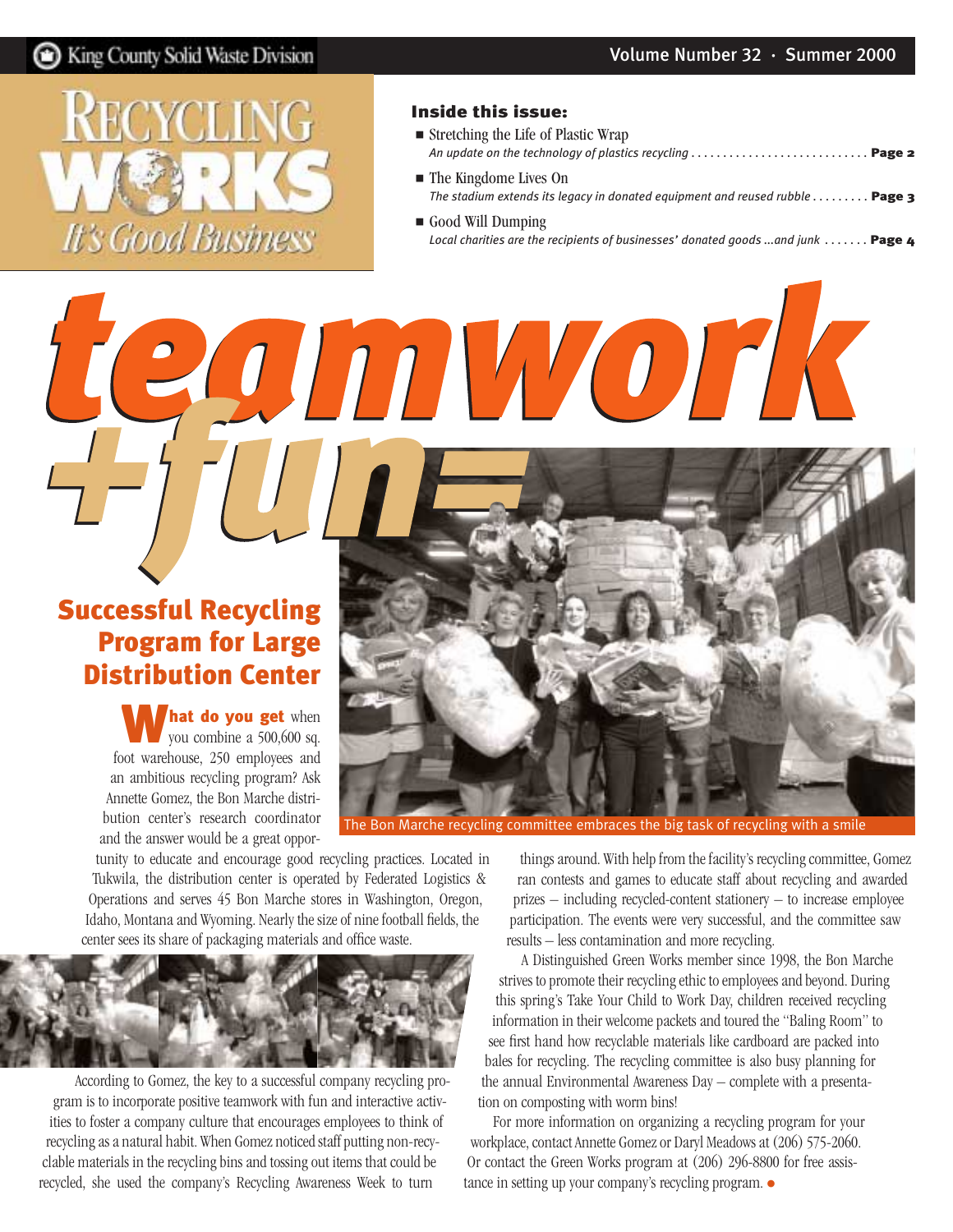### <span id="page-1-0"></span>Plastic Recycling UPDATE

In recent years, plastic film has gained popularity for commercial and transport packaging because it is lightweight, strong and inexpensive compared to more traditional packaging materials such as cardboard. Many industries including dry cleaners, construction companies, farms and hospitals, receive or deliver goods wrapped in plastic film.

The most common recyclable resin types of plastic film are  $\bigotimes$  (HDPE),  $\bigotimes$  (LDPE / LLDPE) and (PP). These are the plastic resins used to make items such as plastic grocery bags, industrial pallet wrap, drycleaning bags, bubble wrap, and some types of foam. Some plastic film resins not easily recyclable are laminated plastic films (those which come in contact with food) and polyvinyl chloride (Saran Wrap™).

### Hospitals Find a Cure for Plastic Blue-Wrap Disposal

Marathon Recovery, a plastic film collection unit of Boise Cascade Corporation, is working with Oregon-based distributor Owens-Minor to be the "end market" for a small pilot program in King County to recycle "blue wrap", a foamy polypropylene (PP) material used by hospitals and medical



Medical equipment is wrapped for sterility

clinics to wrap surgical equipment. The King County program, slated to start in Fall 2000, will replicate a similar pilot recently launched in Portland, Oregon.

The blue wrap in the Portland pilot program is collected daily from local hospitals and clinics by Owens-Minor, a major distributor of blue wrap, and hauled to a collection facility. Kimberly-Clark, a national manufacturer of personal health-care products, paid three cents per pound for the recovered blue wrap in the Portland project.

Larger hospitals can save up to \$1,500 per year in disposal costs and potentially

benefit from a per-pound rebate offered by Marathon Recovery. An estimated 80 percent of all blue wrap is being recovered in the Oregon program and project managers hope to achieve similar recovery rates in Washington.

For information on the King County blue wrap recovery program, contact Kinley Deller at (206) 296-4434 or email [kinley.deller@metrokc.gov.](mailto:kinley.deller@metrokc.gov)

### Plastic Film Becomes Building Products

In the Pacific Northwest, a number of companies, including Associated Grocers, The Bon Marche, and Kenworth Truck Company are also recycling their plastic film through Marathon Recovery. Marathon Recovery is run by Re-Sourcing Associates, Inc., a Seattle-based company that provides market development and commodities management services to businesses seeking to turn recycled materials into profits.

Marathon Recovery has developed a system of recovering used plastic film for Boise Cascade. The recovered plastic film will be used to make new products such as siding, decking and building trim. Most plastic films are recovered from commercial uses, such as shrink wrap used with pallets or plastic packaging for furniture, mattresses or lumber wrap, though grocery sacks collected from consumers at local grocery stores are also recovered by Marathon Recovery.

For more information on Marathon Recovery's film recycling programs, please call Phil Coughlan at (253) 872-0779 or email [Marathonrecovery@aol.com](mailto:Marathonrecovery@aol.com). To contact Re-Sourcing Associates, Inc., call (206) 246-9821 or visit [www.rsarecycle.com](http://www.rsarecycle.com).

For in-depth information on recycling plastics, check out the American Plastics Council's Plastic Film Recovery Guide at [www.plasticsresource.com/recycling/film\\_recovery\\_guide/](http://www.plasticsresource.com/recycling/film_recovery_guide/Guide_index.html) [Guide\\_index.html](http://www.plasticsresource.com/recycling/film_recovery_guide/Guide_index.html) or call 1-800-243-5790 to request a printed copy. ●



### Flexcar May Beat the Fleet!

### *King County Launches Car-Sharing Program*

How would you like a company car— without having to buy it, park it, insure it, or fix it? If that revs your engines, then this new car-sharing program could steer you toward cash savings and round-the-clock mobility.

King County's Flexcar program introduces businesses and residents to the relatively new concept of car-sharing – though it's been a hit for years in Europe and Canada.

Here's how it works: Businesses (or households) pay a one-time membership fee and a per-usage rate based on time and miles driven per trip. When you want a car, just phone Flexcar and reserve it. Reservations will soon be available online, too. Walk, bus, or bike to a convenient Flexcar location in your neighborhood and drive off in a new forest-green Honda Civic LX four-door sedan. There's also a pick-up truck available for large loads. Need gas? Just use Flexcar's gas charge card. Return the car when you're done and forget it! At the end of each month, you'll get a bill, just like any utility.

Currently, Flexcars serve Capitol Hill, Queen Anne, Belltown and downtown Seattle. For businesses in these busy areas, paying for a car on a per-use basis cuts costs, multiplies transportation options and eliminates parking hassles. Some companies find they're able to sell off cars from their own fleets; others, like internet software company Real Networks in Seattle's Belltown neighborhood, offer Flexcar memberships along with Metro Bus FlexPasses as an employee benefit.

Other businesses are crafting their own Flexcar arrangements, says Ref Lindmark, King County Outreach Coordinator for the program. "Because Flexcar is a public/private partnership with the County, the program can create special programs to fit a company's needs. It has great business potential."

For more information on Flexcar, visit [www.flexcar.com](http://www.flexcar.com) or call (206) 323-3539.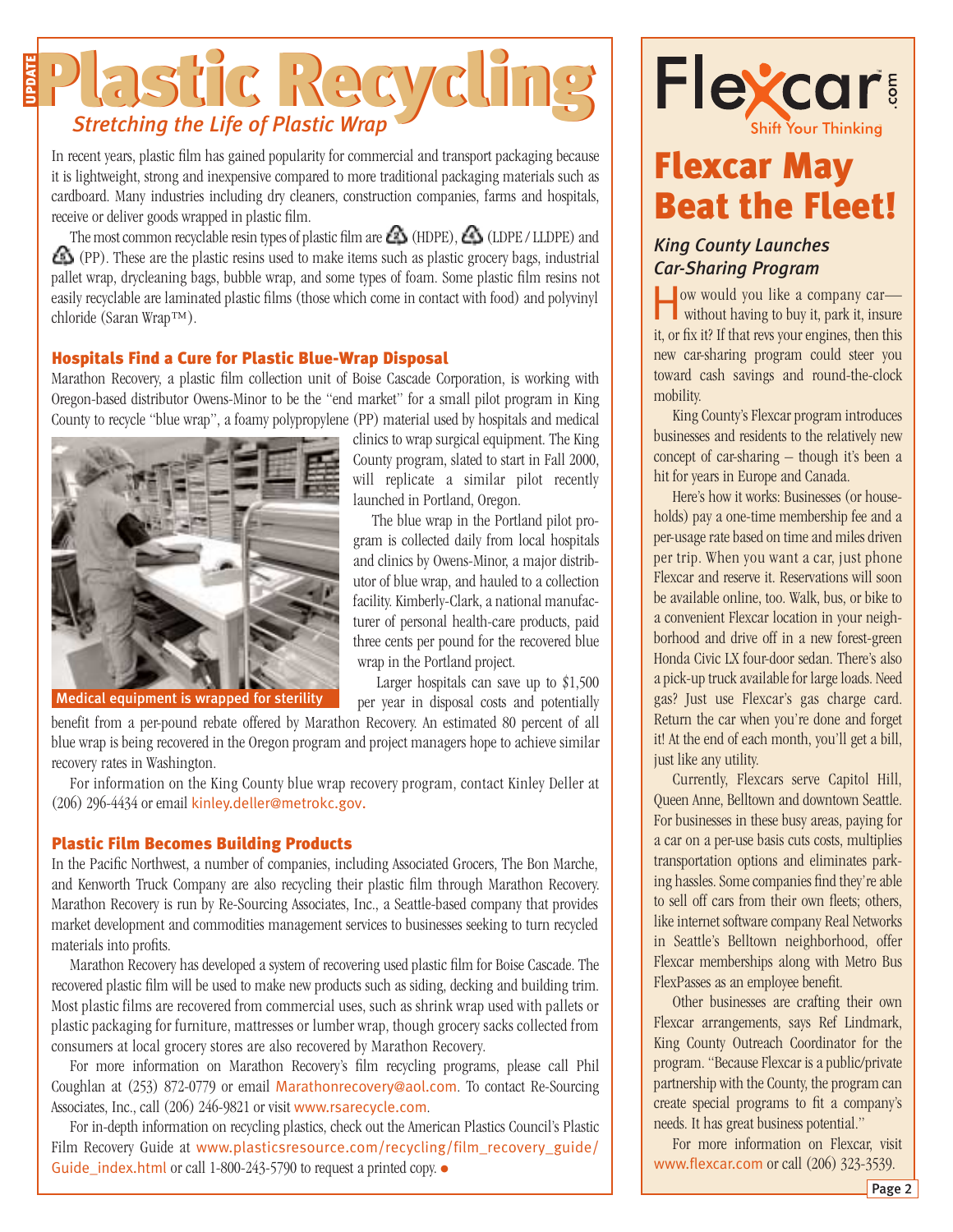# <span id="page-2-0"></span>The Kingdome Lives On The Kingdome Lives On

Bottles and cans are easy enough to recycle, but what about an entire sports<br>
arena? The 25-year-old sports arena made national news on March 26 as the Kingdome imploded and collapsed in a matter of seconds. But there's another story in all that rubble – an example of recycling on a king-sized scale.

### Going Once, Going Twice…Sold!



Thanks to forethought, auctions and donations, the Kingdome's equipment is

alive and well, pursuing their second lives in different venues and cities throughout the country. BC Place in Vancouver bought the biggest ticket item, the Diamond Vision Screen for \$200,000. Businesses, schools, and sports organizations across the nation and in Canada bid on everything from seats to scoreboards. Baseball equipment found new homes at the Tacoma Dome and Tacoma Community College. King County agencies now log on to the Kingdome's computers, while local soup kitchens are serving up their own burgers with the donated kitchen equipment.

Two Astroturf fields were sold for \$25,000 each – Astroturf bought back one for reuse, while University of Washington athletes are now trotting on the other. Sales of Kingdome property and equipment totaled over \$650,000, which will be used for constructing and maintaining local youth play fields, as designated by the King County Council.

### Sorting and More Sorting

Once the dust settled, implosion engineers Aman Environmental and Turner Construction, general contractor for the new facility, got busy recycling the rubble. They sorted and set up bins for each of

five categories of materials: concrete, wood, metal (which included tin, aluminum and steel), waste (which could not be reused due to contamination by glue or adhesives), and an "other" category which included drywall and asphalt.

#### What About All That Concrete?

Concrete, of course, was what made the Kingdome – lots and lots of concrete. Machines sorted and picked through the rubble to remove all the rebar and metals. Hand-pickers further sort through the concrete to get rid of any other materials. The concrete is then crushed on-site into a gravel size rock (2" or smaller) which will be spread across the base of the construction site to raise the level of the new stadium's playing field. Approximately 55 percent of the Kingdome's concrete is slated for reuse on-site, and the remainder will be sold for use on other construction projects. Nearly 100,000 tons of concrete will be crushed and reused as part of a growing trend to reduce and reuse construction waste.

All in all, Turner Construction plans to reuse and recycle at least 80 percent of the Kingdome's building materials. "We hope to meet or even beat that goal," explained Brian Polis, Turner Construction's Recycling Coordinator. "Our plan is to keep the overall waste of the project at 10 to 20 percent."

For more information or free assistance in setting up construction recycling programs, please contact King County Construction Works at  $(206)$  296-4407.  $\bullet$ 

### Construction Recycling

### It Makes Sense for Ballparks or Bungalows!

Even if you aren't blowing up or building a stadium, you can save on your next construction project with the help of the new *2000 Seattle/King County*



*Construction Directory*. The directory lists local recyclers, reuse/recycling opportunities and even offers step-by-step instructions to set up a job-site recycling program.

If you'd like the nuts and bolts on saving money and materials, call for your free directory at (206) 296-4466. For an electronic version, visit [http://dnr.metrokc.gov/](http://dnr.metrokc.gov/swd/bizprog/sus_build/constructionrecyclingdirectory.pdf) [swd/bizprog/sus\\_build/construction](http://dnr.metrokc.gov/swd/bizprog/sus_build/constructionrecyclingdirectory.pdf) [recyclingdirectory.pdf](http://dnr.metrokc.gov/swd/bizprog/sus_build/constructionrecyclingdirectory.pdf) ●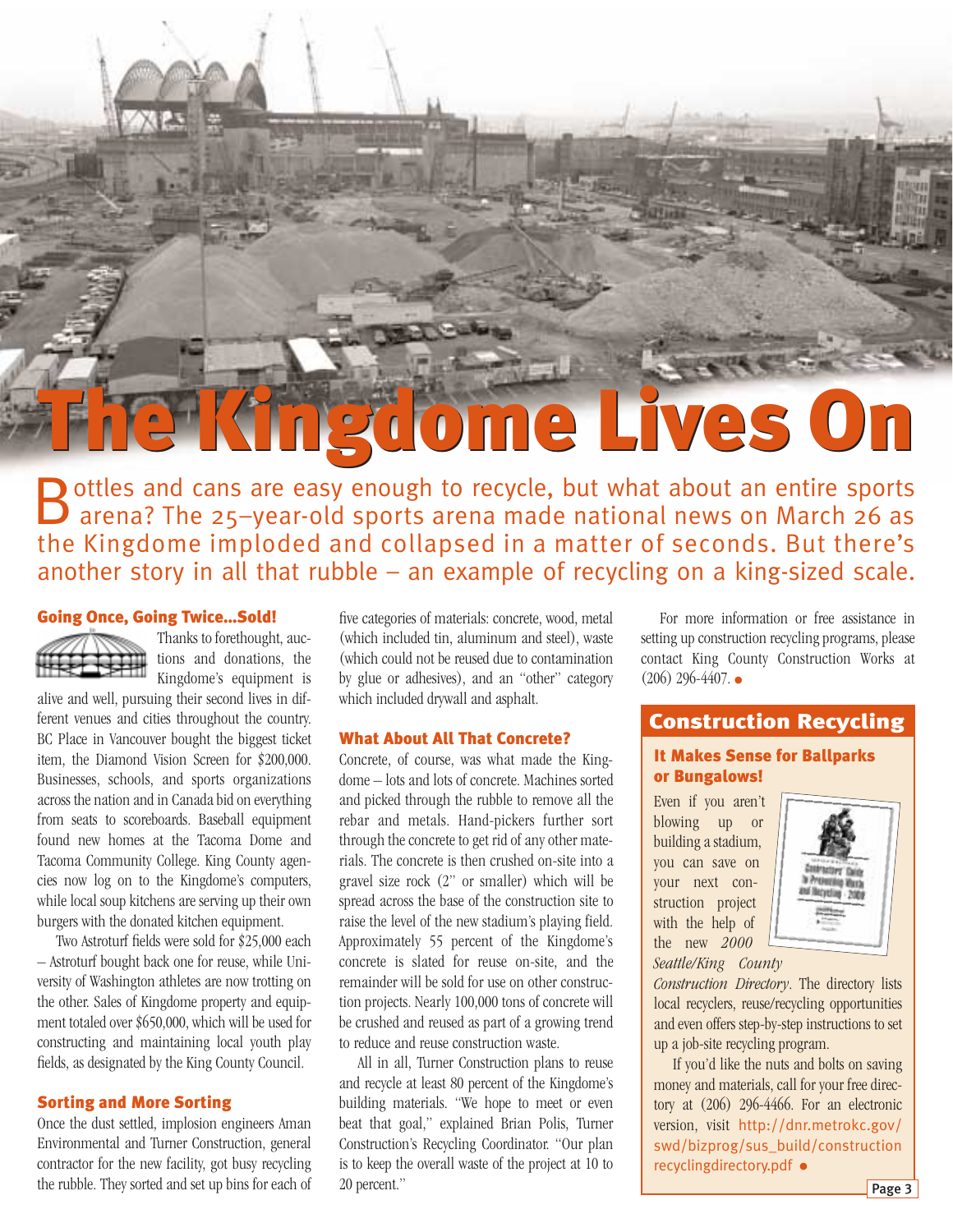# <span id="page-3-0"></span>dumping **CLOSED**

**Donating unused materials or surplus stock to local charities can benefit your company in many ways.** Besides good old-fashioned altruism, donating merchandise frees up valuable storage space, provides a taxable deduction benefit your company in many ways. Besides good old-fashioned altruism, donating merchandise frees up valuable storage space, provides a taxable deduction and sets a Vincent de Paul include mismatched mattresses from Sleep Country USA and slightly distressed wooden furniture from two local furniture stores. Seattle Goodwill received boxes of Christmas decorations and surplus designer clothes from local department stores.

Surplus office supplies, overstock or off-season merchandise, returned goods and older working computers are all good items businesses can donate. Depending on the volume of the donation, some charities offer free pick-up service. The collected materials are either donated to needy individuals or resold to the public at retail outlets to raise money to fund the charities' various adult education, employment and training programs, and to provide rent and utility subsidies.

### When Giving Gets Grim

Charities unfortunately also receive tons of unrepairable or unusable items and sometimes even hazardous materials. While some items left after-hours at the charities are in saleable condi-

tion when dropped off, most are stolen, broken or damaged by the weather before they can be collected in the morning. To handle theft, vandalism and the vast volumes of unwanted materials, charities

### It's really depressing for staff to start each workday facing a heap of damaged, broken donations

spend their limited resources for security, transportation, additional labor and disposal fees. Samanthe Sheffer, Special Projects Director for Seattle Goodwill, estimates that as much as 10 tons of materials are dumped at their regional sites on any given night. The extra costs for security and disposal fees divert funds from the charities' task of providing resources and services to the community.

"It's really depressing for staff to start each workday facing a heap of damaged, broken donations," said Sheffer. "Some staff members spend the first hour or more away from their real jobs just hauling the dumped material away, most of it to the trash because it isn't recyclable." Sheffer adds that the extra security does not deter the most tenacious dumpers.

Renie Hope, Director for Corporate and Media Development at St. Vincent de Paul, and Captain Samuel Southard of the Salvation Army both estimate that roughly 20 percent of all donated goods are unusable or broken. One particularly troublesome item from businesses are old photocopiers. Besides having little resale value since older models are unwanted, the installed toner cartridges often spill fine, black ink dust everywhere when the copiers are moved, and their weight makes them expensive to dispose.

While most businesses donate thoughtfully, Sheffer asks "What do people think we can do with their propane tanks, pesticides, aerosol cans or partially-used cleaners and shampoos? We have no idea what's really in those bottles—it could be bleach or fixatives for all we know." Rather than donating potentially hazardous materials, businesses should contract directly with a waste management company to handle these wastes.

Recycling helps defray disposal costs but the massive volume of "hazardous waste" items force charities to pay higher disposal rates to properly handle these materials. Last year Seattle Goodwill recycled over 3,983 tons of materials, but still spent over \$30,000 to dispose of materials that could have been properly disposed of by the donors. St. Vincent de Paul recycled over 940 tons of materials last year and spent an extra \$26,000 to dispose of unusable items.

So, if you're looking for ways to move that surplus stock, consider donating to a charitable organization. For more information on recycling and disposal options, visit [www.metrokc.gov/](http://www.metrokc.gov/services.htm#solidwaste) [services.htm#solidwaste](http://www.metrokc.gov/services.htm#solidwaste) or call Green Works at (206) 296-8800. ●

| $-Man$<br>$-5u$ |                     |                                                          |
|-----------------|---------------------|----------------------------------------------------------|
|                 |                     |                                                          |
|                 |                     |                                                          |
|                 |                     |                                                          |
|                 |                     |                                                          |
|                 |                     |                                                          |
|                 | <b>COLL SERVICE</b> | Givid will now 229-1000<br><b>Donations Are Accepted</b> |

#### Seattle Goodwill

 $(206)$  329-1000

| • 20 regional drop-off sites. Business pickup available on |  |
|------------------------------------------------------------|--|
| a limited basis.                                           |  |

| <b>Wanted Items</b>                                                                                                                                                           | <b>Unwanted Items</b>                                                                                                                                                                       |  |
|-------------------------------------------------------------------------------------------------------------------------------------------------------------------------------|---------------------------------------------------------------------------------------------------------------------------------------------------------------------------------------------|--|
| $\blacksquare$ Off-season merchandise<br>Surplus, overstock,<br>returns<br>• Quality office furniture<br>and supplies<br>■ 486s or newer computers                            | $\blacksquare$ Cleaning products, paints<br><b>Larger</b> appliances<br>$\blacksquare$ Broken electronics<br>Broken or old computer<br>equipment<br>Old office system phones                |  |
| <b>St. Vincent de Paul</b><br>$(425)$ 483-9497, ext. 105 (business pickups only)<br>$(206)$ 767-3835 for store locations and hours                                            |                                                                                                                                                                                             |  |
| <b>Wanted Items</b>                                                                                                                                                           | <b>Unwanted Items</b>                                                                                                                                                                       |  |
| $\blacksquare$ Furniture<br>$\blacksquare$ Metal office furniture<br>(small quantities only)<br>• Off-season merchandise<br>Surplus or overstock<br>■ 486s or newer computers | $\blacksquare$ Cleaning products, paints<br>$\blacksquare$ Broken electronics or<br>computer monitors<br>Old office system phones<br>$\blacksquare$ Air conditioners<br>■ Water heaters     |  |
| <b>Salvation Army</b><br>■ 1-800-95-TRUCK                                                                                                                                     |                                                                                                                                                                                             |  |
| <b>Wanted Items</b>                                                                                                                                                           | <b>Unwanted Items</b>                                                                                                                                                                       |  |
| $\blacksquare$ Furniture<br>• Off-season merchandise<br>Surplus or overstock<br>■ 486s or newer computers                                                                     | $\blacksquare$ Cleaning products, paints<br>$\blacksquare$ Metal office furniture<br>Copy machines<br>$\blacksquare$ Broken electronics or<br>computer monitors<br>Old office system phones |  |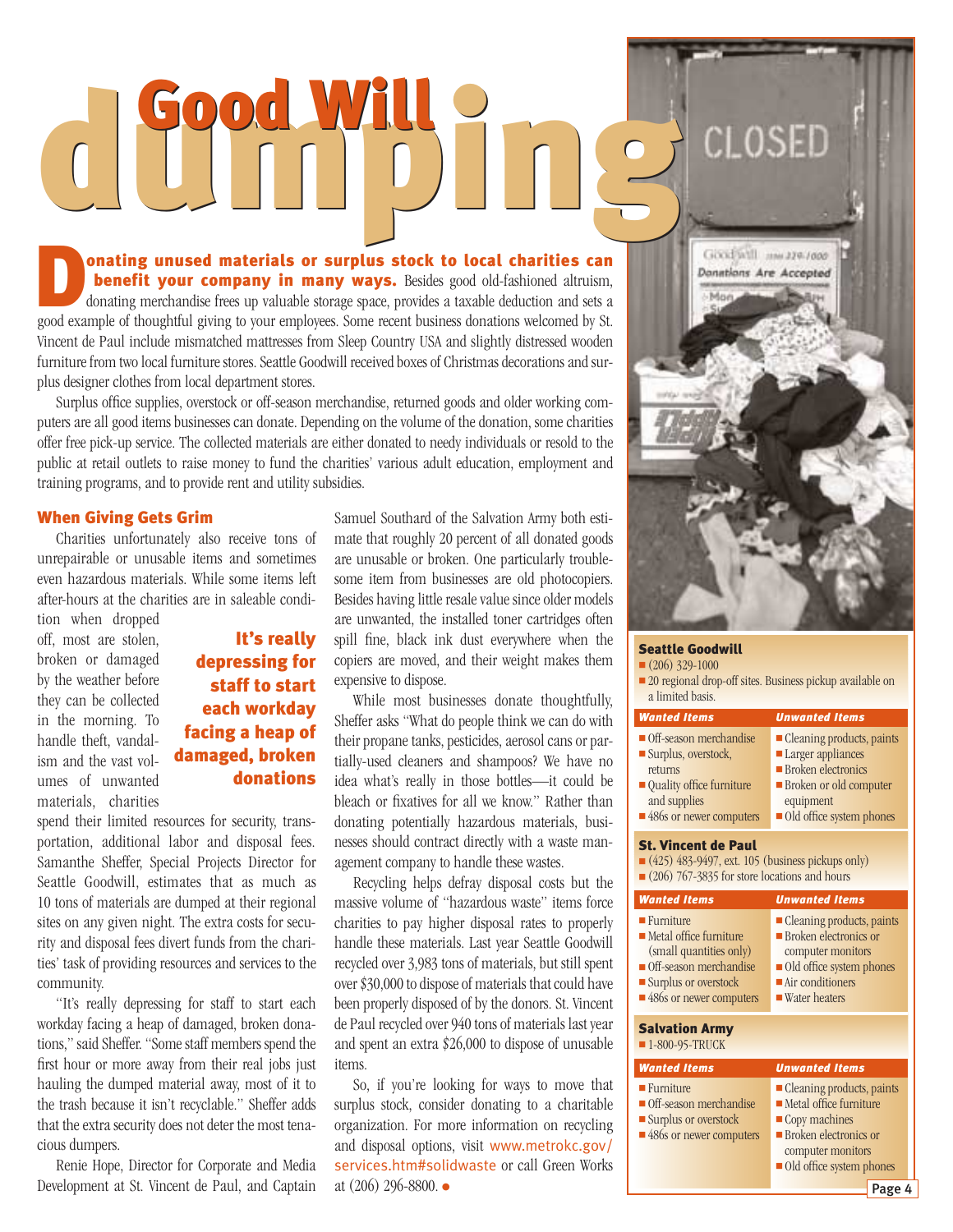

### In Action: Distinguished In Action: Distinguished Businesses in the Green Businesses in the Green

### Century Reprographics

Clients are accustomed to getting high-quality digital print jobs from Century Reprographics – and to having them delivered in reused boxes



packed with reused copy paper wrappers. These clients keep coming back with more jobs – and are encouraged to

bring their boxes back for another go-round. Customer participation helps Century Reprographics maintain a 77 percent recycling rate. Century, which also offers graphics, scanning, and network and internet service, even recruited their suppliers to seek out recycled-content products besides the copy paper, garbage bags, binders, and plastic desktop organizers already being used. For more information contact David Sundine at (206) 346-1806. ●

### Winter Sun Design

At Winter Sun Design, good environmental practices are almost second nature. The company's new and remodeled home designs feature passive



solar, low-toxic, eco-friendly techniques and materials. Winter Sun shines as a recycling role model with a whopping 98 percent

recycling rate. The company uses seven different recycled products, and encourages the ethic with envelopes stamped "Reusing Envelopes Saves Trees." Winter Sun also took the initiative in getting its local paper supplier to stock Kenaf tree-free paper. To shed light on new conservation options, company owner Chris Herman teaches classes on sustainable building and writes magazine articles on innovative recycled-content building materials. For more information contact Chris Herman at (206) 525-3969. ●

### Daedalus Press, Inc.

You'd expect a printing company to run on paper, but Daedalus Press, Inc. hums along via e-mail.



Whether they're providing quotes to clients, receiving printing specs, or sending art files to film houses, Daedalus just clicks and sends – saving paper, delivery fuel and time in the process. Ninety percent of the paper used for its print jobs is recycled-content, and leftover stock is donated to daycares for "refrigerator art." By recycling the usual cardboard and paper, with the unusual (like aluminum printing plates), Daedalus racks up a growing 65 percent recycling rate. Their motto in ordering supplies? "If we can't recycle it, we don't use it." For more information contact Cindy Gwinn at (206) 624-5776. ●

### Nowogrowski Rupp Insurance Group

Nowogrowski Rupp Insurance Group's recycling committee takes charge and makes sure every possible office product is recycled, from paper to

Nowogroski Rupp

garbage bags. Buying supplies in bulk cuts down on packaging, and the packaging that does pass through the office is reused. Toner cartridges never see a landfill – the company buys recycled and returns spent ones. The committee regularly sends emails to publicize the recycling program's progress and to solicit new recycling tips from staff members. The company even sweetens the pot with prizes – an hour off, a prime parking space for a week,  $etc. -$  for the best recycling tip! For more information contact Donna Brown at  $(206)$  363-2044. ●

### Parkplace Book Company

The Shipping and Receiving Guru is one title you can't purchase at the Parkplace Book Company; that notable title belongs to Robyn Stewart, who



dictates waste prevention rules for the company and strives to maintain a sci-fi high recycling rate of 81 percent! Stewart's recycling program includes the usual items, but goes further by

reusing or recycling "dumps"

(stand-up cardboard promotional pieces), returning unsold books to the publisher and recycling those that laws won't allow them to donate. Parkplace reads "waste prevention" into everything – customers are asked if they need their purchases bagged, boxes are reused to send orders to local customers, and the staff dine with reusable mugs and dishes. For more information, contact Robyn Stewart at 425-828-6546. ●

### New Members

- ADVO Inc., *Kent*
- AMS Laser Supply, *Seattle*
- Anchor Environmental LLC, *Seattle*
- Attachmate Corporation, *Bellevue*
- Budget Batteries Inc. #15, *Seattle*
- Budget Batteries Inc. #3, *Seattle*
- Callison Architecture, Inc., *Seattle*
- CDK International, Inc., *SeaTac*
- Electronic Arts Seattle, *Bellevue*
- Federal Way Radiator & Automotive, *Federal Way*
- JM Consulting Group Inc., *Bellevue*
- King County DOT Metro Transit Ryerson Base, *Seattle*
- King County DOT Metro Transit South Complex, *Tukwilla*
- King County Solid Waste Division, *Seattle*
- Madison Market Central Coop Natural Foods, *Seattle*
- Mainstart Software Corp., *Bellevue*
- Orrtax Software, Inc., *Bellevue*
- Red Wing Shoe Store, *Burien*
- Tools for Life, *Bellevue*

### Renewals

- Design One!, *Seattle*
- Bob Bjorneby's Federal Way Collision, *Federal Way*
- Shasta Beverages, Inc., *Tukwila*
- Susan Hollinsworth DDS, *Kent*
- City of Federal Way, *Federal Way*
- Madison Master Builders, Inc., *Fall City*
- Washington State Parks Maintenance Shop, *Issaquah*
- Gary Cassill Insurance Agency, *Kent*
- In Harmony Organic-Based Landscape Services, *Redmond*
- AGRA Earth and Environmental, *Kirkland*
- Ennco Display Systems, Inc., *Redmond*
- Harper Brush Distributors Inc., *Renton*
- Perkins Coie LLP, *Bellevue*
- AdCorp, *Woodinville*
- Inslee, Best, Doezie and Ryder, PS, *Bellevue*
- Harding Lawson & Associates, *Bellevue*
- Cascade Signs, *Seattle*
- Idyll Arbor, Inc., *Ravensdale*
- Wilderness Glass, Inc., *North Bend*
- PCC Natural Markets, *Kirkland*
- Ellisport Engineering, Inc., *Vashon*

Page 5